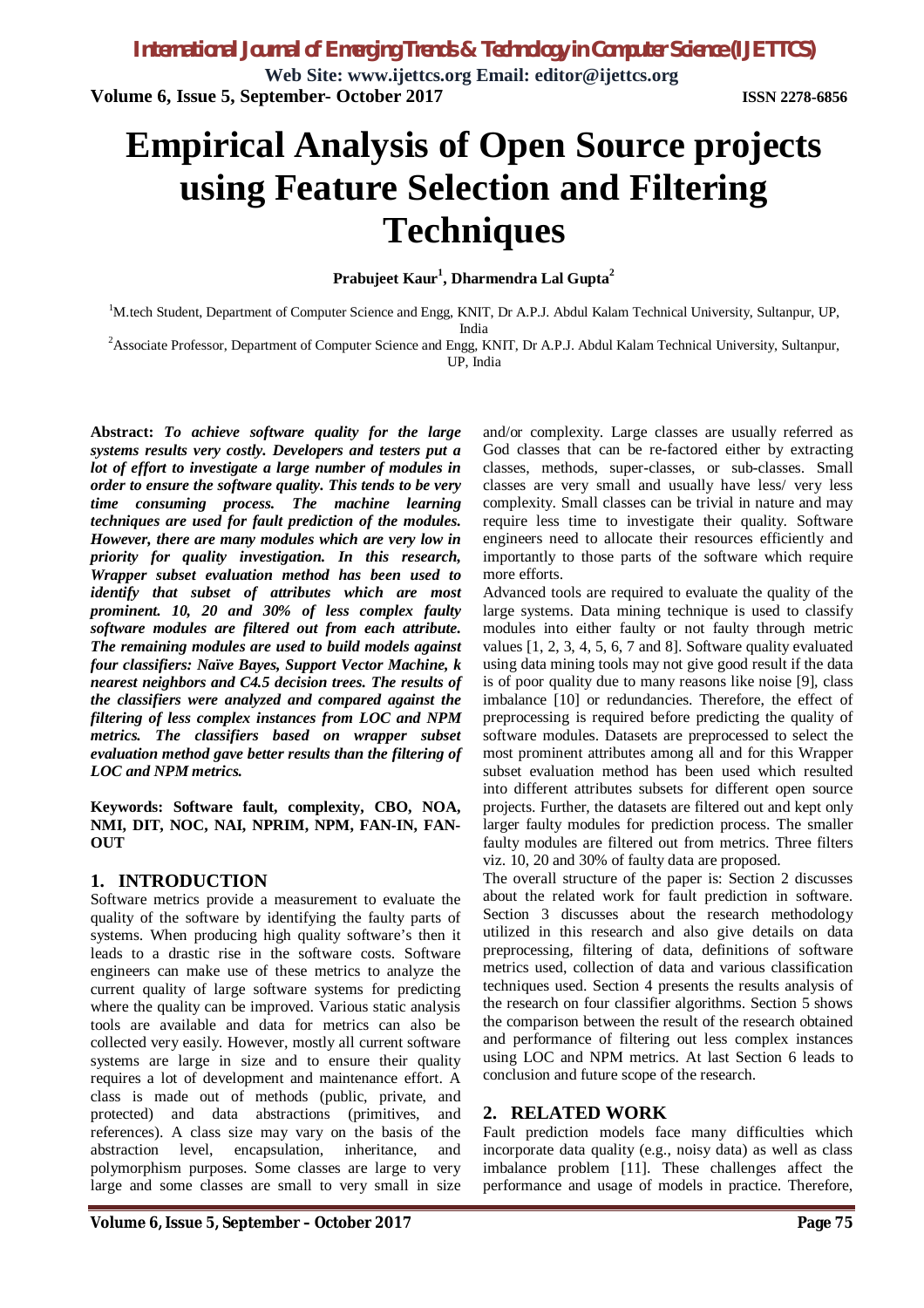**Web Site: www.ijettcs.org Email: editor@ijettcs.org**

#### **Volume 6, Issue 5, September- October 2017 ISSN 2278-6856**

many researchers have introduced different techniques to improve fault prediction models.

Boetticher G [12] has studied the effect of preprocessing on NASA data by removing replicated instances.

Schroïter A, Zimmermann T and Zeller A [13] have conducted a study on 52 ECLIPSE plug-ins and selected the training set from the faulty parts only.

Kim S, Zimmermann T, Whitehead E and Zeller A [14], authors have discovered that 10% of modules represent more than73% of faults in seven open-source projects.

Jiang Y, Cukic B and Ma Y [15], authors have tested the effect of log and discretization transformation techniques on ten classifier algorithms yet they could not find any dominant technique. In another study, author has noted a correlation amongst the most critical parts of the code that have been identified using a fault-prediction process and cost required to test those parts [1].

Liebchen and Shepperd [16], they have reported that just 23 out of several hundreds of fault-prediction studies have explicitly considered about the data quality while other faulty models were built without the data cleaning [11].

Gray D, Bowes D, Davey N, Sun Y and Christianson B [17], they have conducted a data preprocessing on NASA metrics and have eliminated about 6 to 90% of the original data by conducting several cleaning processes such as removal of replicated attributes, removal of replicated and inconsistent instances, etc.

Catal C, Alan O and Balkan K [9], they have used metrics thresholds method to find out two types of instances as noisy. Firstly, non-faulty instance is considered as noisy if the majority of the metric values exceeded their corresponding thresholds. Secondly, an instance with faulty class is considered as noisy if all the values of metric are below their corresponding threshold values.

Gao K, Khoshgoftaar TM and Seliya N [18], they have conducted an analysis using many sampling techniques there-after feature selection techniques has been applied for the improvisation of the fault prediction.

Al Dallal [19], he has conducted an empirical study in order to find out the effect cohesion among classes by including or excluding the special methods such as constructors, destructors, and access methods for fault prediction. The results have shown much effect in cohesion measurements and refactoring prediction but not much effect on fault prediction processes.

Shepperd M, Song Q, Sun Z and Mair C [20], authors have applied 18 referential integrity checks for data validity and found large number of errors as well. Data were categorized into two groups. Firstly, the data is said to be problematic if it has impossible values; and secondly, the data is said to be non problematic if it has repeated attributes and does not help in fault prediction.

Recently, Petric´ J, Bowes D, Hall T, Christianson B and Baddoo N [21], they have introduced another data integrity checks on NASA datasets for data cleaning. Authors have added two more integrity checks in addition to the work of [20], but after applying new integrity checks, authors have not done fault prediction. The use of thresholds values for identifying less complex instances can also be related to this work.

Erni and Lewerentz [22], the authors proposed the use of mean and standard deviation in order to find two possible thresholds, the minimum threshold denoted as Tmin and the maximum threshold denoted as Tmax and can be calculated as,  $Tmin = 1 - s$  and  $Tmax = 1$ ? s, where l being the average of a metric and s the standard deviation. In this research, Tmin are identified so as to eliminate the less complex modules. Thorough and exhaustive quality assurance is very costly and impractical to implement; subsequently, engineers skew their effort toward the key parts of software [23].

In this research, prediction models are built by filtering out less complex faulty instances out of the original data and are cost-effective as well.

#### **3. RESEARCH METHODOLOGY**

Data quality is vital to improve the quality of prediction models. An empirical investigation is carried out in order to watch the impact of preprocessing techniques on the performance of fault prediction models.

**3.1 Data Sources**: This research includes 5 open source projects. They are:

| <b>Dataset</b>                                       | <b>Modules</b> | NFP | FP  |
|------------------------------------------------------|----------------|-----|-----|
| <b>Eclipse JDT Core</b><br>www.eclipse.org/jdt/core  | 997            | 86% | 14% |
| <b>Equinox framework</b><br>www.eclipse.org/equinox/ | 324            | 60% | 40% |
| <b>Mylyn</b><br>www.eclipse.org/mylyn/               | 1862           | 87% | 13% |
| <b>Eclipse PDE UI</b><br>www.eclipse.org/pde/pde-ui/ | 1497           | 79% | 21% |
| <b>Apache Lucene</b><br>www.lucene.apache.org        | 691            | 91% | 9%  |

The dataset for these projects is publically available at [24].

- **3.2 Attribute Selection**: Before applying preprocessing technique on the data, attribute selection methodology has been applied to identify the most prominent attributes among all. For this, Wrapper subset evaluation technique has been applied with Naïve Bayes classifier at 10 folds cross validation and 0.05 thresholds as its configuration. And Best Fit search evaluator has been used for searching. The metrics obtained are:
- **3.2.1CBO***:* It is a total number of classes that are coupled to a class through method calls, return types, or exceptions [36].
- **3.2.2NOA**: It counts the number of attributes in a class; and for a package it counts the average number of attributes per class of a package [38].
- **3.2.3NMI:** It is the count of the total number methods that are inherited by the child class from the parent class [37].
- **3.2.4DIT:** It is the maximum length from the node of a tree to the root of a tree and is measured as the count of number of ancestor classes [36].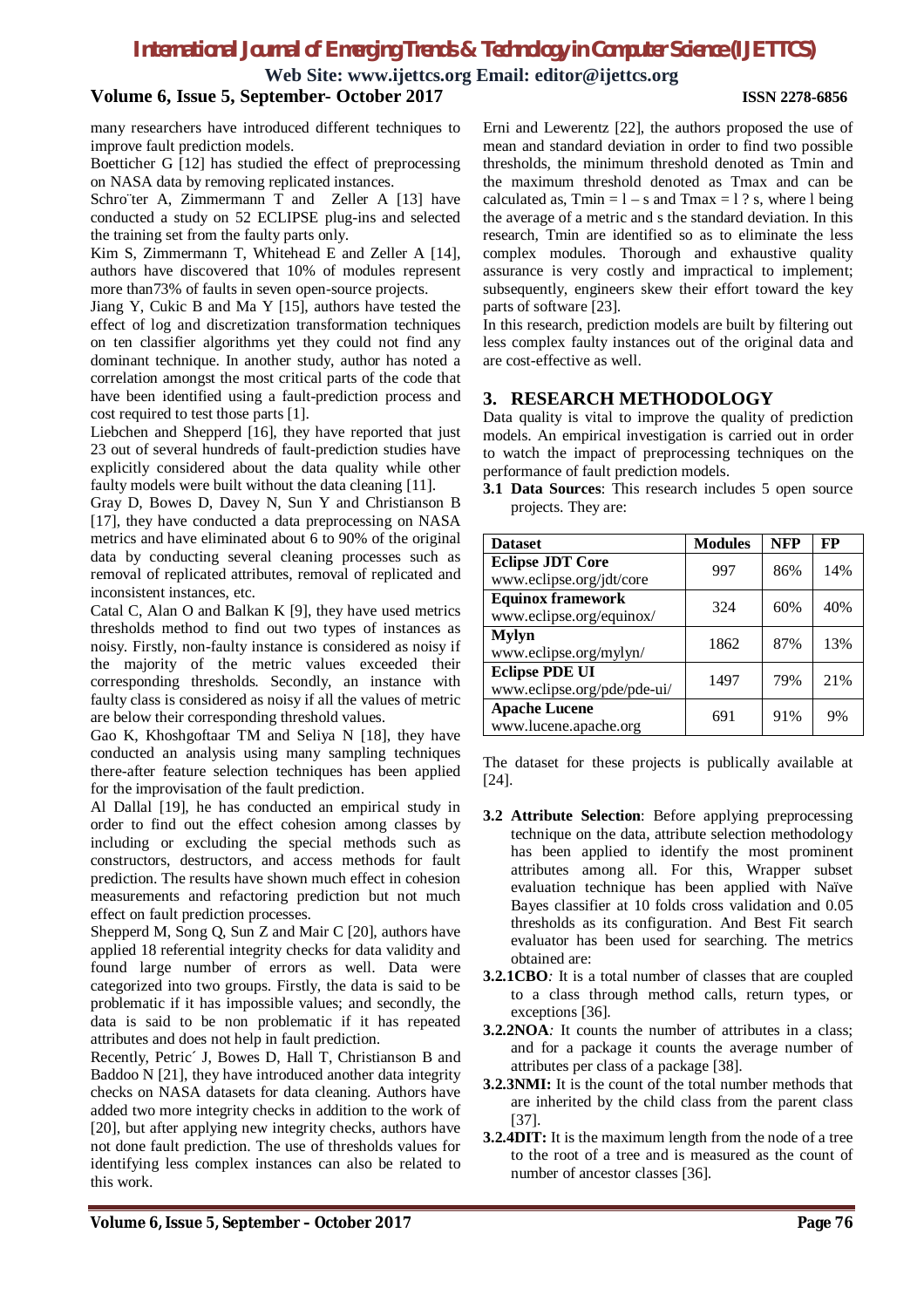**Web Site: www.ijettcs.org Email: editor@ijettcs.org**

#### **Volume 6, Issue 5, September- October 2017 ISSN 2278-6856**

- **3.2.5NOC:** It is a total number of immediate sub-classes of class [36].
- **3.2.6NAI:** It is the count of the total number methods that are inherited by the child class from the parent class [37].
- **3.2.7NPRIM:** It is a total number of methods that are declared within a class [37].
- **3.2.8NPM***:* It is a total number of methods in a class that are actually declared as public methods [36].
- **3.2.9FAN-IN***:* It is a count of number of methods or functions that call some other method or function [39].
- **3.2.10 FAN-OUT***:* It is a count of number of methods or functions that are called by another method or function [39].
- **3.3 Data Filtering***:* After attaining the attributes, we applied 10%, 20% and 30% filtering on the obtained metrics. 10, 20 and 30% of less complex faulty instances are filtered out, which lead to the formation
- of 3 new datasets for each corresponding metrics.<br>Classification techniques and performance **3.4 Classification techniques and evaluation***:* There are many classifier algorithms available. But the study is conducted on four specific classifier algorithms named Naïve Bayes (NB), Support Vector Machine (SVM), k- nearest neighbors (kNN), and C4.5 decision trees. Weka tool is commonly used for training and testing these classifiers [25].

Naive Bayes (NB) classifier is widely used for fault prediction [26, 27]. It is very simple and uses simple Bayesian network that follows two assumptions. Firstly, the attributes or metrics are independent where as the classes may be faulty or non-faulty and secondly, no hidden or underlying attributes can affect the prediction process [28]. The SVM classifier is a binary algorithm that keeps the margin at its maximum. The separator called hyper-plane is always parallel to the margin planes and is always in midway between the margin planes. Each margin plane passes through point(s) that belong to a particular class and is closest to the margin plane of the other class. The distance between these margin planes is called the margin. One thing to note here is that multiple pairs of margin planes are possible with different margins. But, SVM finds the maximum margin from both the sides of the hyper-plane. The points from each class that pass through the margin planes or that determine the margin planes are termed as the support vectors [35].The nearest neighbors (kNN) algorithm measures the distance or the similarity between the modules using metric values and assign the modules to be either faulty or non faulty as per the dominancy of the closest group of k nodes or objects [29]. The value of K is usually set to be an odd value and in this research,  $k = 5$  has been selected. The selection of the best k is not an objective of this research. The nearest neighbors' algorithm has been used in many previous researches for fault prediction [2, 30 and 31]. C4.5 decision tree classifier uses information based approach viz. information gain to construct decision trees [32]. The tree grows by selecting the metric value with the highest information gain. C4.5 decision tree classifier has been

used for in many researches for fault prediction [33 and 34]. All the classifiers use tenfold cross-validation [40].

Performance measures chosen for this research is:

1) *Accuracy*: (TP+TN)/ (TP+FP+TN+FN) can be calculated from the confusion matrix.

#### **4. RESULT ANALYSIS**

Below there are measures shown for the accuracy in all the five projects at No filter, 10%, 20% and 30% of filtering out of faulty instances. The result and performance measure is shown below.

**Table 1:** Accuracy measure for eclipse JDT with no filter

| <b>Eclipse JDT for NO Filter</b> |           |            |       |       |
|----------------------------------|-----------|------------|-------|-------|
|                                  | <b>NB</b> | <b>SMO</b> | kNN   | C4.5  |
| <b>CBO</b>                       | 80.74     | 79.84      | 79.24 | 78.44 |
| <b>NOA</b>                       | 80.74     | 79.84      | 79.24 | 78.44 |
| <b>NMI</b>                       | 80.74     | 79.84      | 79.24 | 78.44 |
| <b>LOC</b> [40]                  | 77.23     | 77.53      | 79.23 | 77.63 |
| <b>NPM [40]</b>                  | 77.23     | 77.53      | 79.23 | 77.63 |



**Fig 1:** Accuracy graph of Eclipse JDT with No filter

In the above Table 1 and Fig 1, we have shown the accuracy measure for Eclipse JDT with No Filter, where we can see that the metrics named CBO, NOA, and NMI gave the better results than LOC [40] and NPM [40], for all the four classifiers.

| <b>Table 2:</b> Accuracy measure for eclipse JDT with 10% |        |  |
|-----------------------------------------------------------|--------|--|
|                                                           | filter |  |

| Eclipse JDT for 10% Filtering of faulty data |           |            |       |       |
|----------------------------------------------|-----------|------------|-------|-------|
|                                              | <b>NB</b> | <b>SMO</b> | kNN   | C4.5  |
| <b>CBO</b>                                   | 81.57     | 81.06      | 80.66 | 81.06 |
| <b>NOA</b>                                   | 80.86     | 80.76      | 80.96 | 80.76 |
| <b>NMI</b>                                   | 80.76     | 80.66      | 80.86 | 80.66 |
| LOC <sup>[40]</sup>                          | 78.15     | 76.47      | 78.48 | 76.47 |
| <b>NPM [40]</b>                              | 78.59     | 78.7       | 78.7  | 78.7  |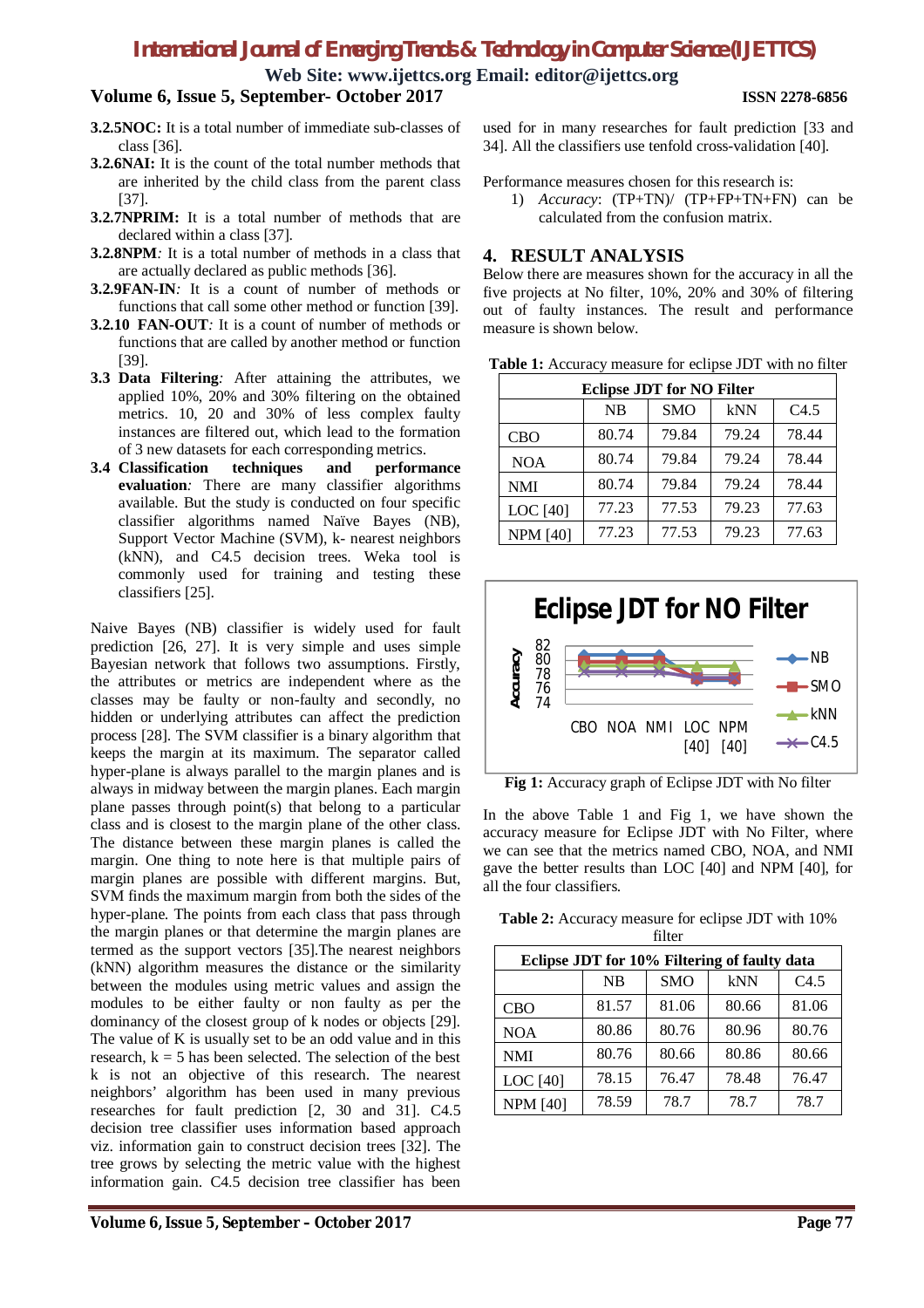**Web Site: www.ijettcs.org Email: editor@ijettcs.org**

#### **Volume 6, Issue 5, September- October 2017 ISSN 2278-6856**

**Table 3:** Accuracy measure for eclipse JDT with 20% filter

| Eclipse JDT for 20% Filtering of faulty data |           |            |       |       |
|----------------------------------------------|-----------|------------|-------|-------|
|                                              | <b>NB</b> | <b>SMO</b> | kNN   | C4.5  |
| <b>CBO</b>                                   | 83.37     | 82.74      | 82.22 | 82.74 |
| <b>NOA</b>                                   | 82.63     | 82.53      | 82.74 | 82.53 |
| <b>NMI</b>                                   | 83.05     | 83.05      | 82.85 | 83.05 |
| LOC <sup>[40]</sup>                          | 76.19     | 73.93      | 76.56 | 73.93 |
| <b>NPM [40]</b>                              | 77.69     | 77.94      | 77.82 | 77.94 |

**Table 4:** Accuracy measure for eclipse JDT with 30% filter

| Eclipse JDT for 30% Filtering of faulty data |           |            |       |       |
|----------------------------------------------|-----------|------------|-------|-------|
|                                              | <b>NB</b> | <b>SMO</b> | kNN   | C4.5  |
| <b>CBO</b>                                   | 85.03     | 84.71      | 84.17 | 84.71 |
| <b>NOA</b>                                   | 84.6      | 84.5       | 84.6  | 84.5  |
| <b>NMI</b>                                   | 84.6      | 84.81      | 84.6  | 84.81 |
| LOC <sup>[40]</sup>                          | 73.21     | 70.77      | 73.49 | 68.76 |
| <b>NPM [40]</b>                              | 75.93     | 76.21      | 76.21 | 75.78 |

**Table 5:** Accuracy measure for Equinox with No filter

| <b>Equinox for NO Filter</b> |           |            |       |       |  |
|------------------------------|-----------|------------|-------|-------|--|
|                              | <b>NB</b> | <b>SMO</b> | kNN   | C4.5  |  |
| <b>DIT</b>                   | 64.81     | 62.96      | 59    | 59.26 |  |
| <b>NOC</b>                   | 64.81     | 62.96      | 59    | 59.26 |  |
| <b>NAI</b>                   | 64.81     | 62.96      | 59    | 59.26 |  |
| <b>NPRIM</b>                 | 64.81     | 62.96      | 59    | 59.26 |  |
| <b>NPM</b>                   | 64.81     | 62.96      | 59    | 59.26 |  |
| LOC <sup>[40]</sup>          | 58.95     | 56.48      | 57.71 | 59.87 |  |
| <b>NPM [40]</b>              | 58.95     | 56.48      | 57.71 | 59.87 |  |

**Table 6:** Accuracy measure for Equinox with 10% filter

| Equinox for 10% Filtering of faulty data |           |            |       |       |  |
|------------------------------------------|-----------|------------|-------|-------|--|
|                                          | <b>NB</b> | <b>SMO</b> | kNN   | C4.5  |  |
| <b>DIT</b>                               | 63.98     | 63.99      | 64    | 63.98 |  |
| <b>NOC</b>                               | 63.66     | 63.67      | 64    | 63.66 |  |
| <b>NAI</b>                               | 63.34     | 60.77      | 61.41 | 62.06 |  |
| <b>NPRIM</b>                             | 63.02     | 61.74      | 61.74 | 61.73 |  |
| <b>NPM</b>                               | 59.81     | 58.84      | 60.45 | 59.16 |  |
| LOC $[40]$                               | 58.56     | 56.85      | 56.85 | 56.85 |  |
| <b>NPM</b> [40]                          | 53.42     | 50.68      | 52.05 | 51.37 |  |

**Table 7:** Accuracy measure for Equinox with 20% filter

| Equinox for 20% Filtering of faulty data |           |            |       |       |  |
|------------------------------------------|-----------|------------|-------|-------|--|
|                                          | <b>NB</b> | <b>SMO</b> | kNN   | C4.5  |  |
| <b>DIT</b>                               | 65.43     | 65.44      | 65.44 | 65.44 |  |
| <b>NOC</b>                               | 66.44     | 66.44      | 66.78 | 66.44 |  |
| <b>NAI</b>                               | 65.1      | 62.42      | 61.75 | 62.41 |  |
| <b>NPRIM</b>                             | 65.1      | 65.44      | 65.1  | 65.44 |  |
| <b>NPM</b>                               | 61.07     | 59.4       | 61.07 | 59.4  |  |
| LOC <sup>[40]</sup>                      | 53.28     | 52.51      | 51.73 | 52.51 |  |
| <b>NPM [40]</b>                          | 49.03     | 49.03      | 52.12 | 51.35 |  |

### **Equinox for 20% Filter**



**Fig 2:** Accuracy graph of Equinox with 20% filter

In Table 7 and Fig 2, we have shown the accuracy measure for Equinox with 20% filtering of less complex faulty instances, where we can see that the metrics named DIT, NOC, NAI, NPRIM and NPM gave the better results than LOC [40] and NPM [40], for all the four classifiers.

**Table 8:** Accuracy measure for Equinox with 30% filter

| Equinox for 30% Filtering of faulty data |       |            |       |       |
|------------------------------------------|-------|------------|-------|-------|
|                                          | NB    | <b>SMO</b> | kNN   | C4.5  |
| <b>DIT</b>                               | 69.82 | 69.82      | 69.82 | 69.82 |
| <b>NOC</b>                               | 69.47 | 69.47      | 69.82 | 69.47 |
| <b>NAI</b>                               | 68.42 | 66         | 67.72 | 67.72 |
| <b>NPRIM</b>                             | 68.77 | 68.42      | 68.42 | 68.42 |
| <b>NPM</b>                               | 65.26 | 64.91      | 67.02 | 64.91 |
| LOC <sup>[40]</sup>                      | 46.25 | 45.37      | 46.7  | 45.37 |
| <b>NPM</b> [40]                          | 41.85 | 40.52      | 42.73 | 40.52 |

**Table 9:** Accuracy measure for Lucene with No filter

| <b>Lucene for NO Filter</b>            |       |       |       |       |  |
|----------------------------------------|-------|-------|-------|-------|--|
| C4.5<br>kNN<br><b>NB</b><br><b>SMO</b> |       |       |       |       |  |
| fanOut                                 | 91.02 | 91.02 | 90.74 | 90.74 |  |
| LOC [40]                               | 89.14 | 89.43 | 90.59 | 86.97 |  |
| <b>NPM</b> [40]                        | 89.14 | 89.43 | 90.59 | 86.97 |  |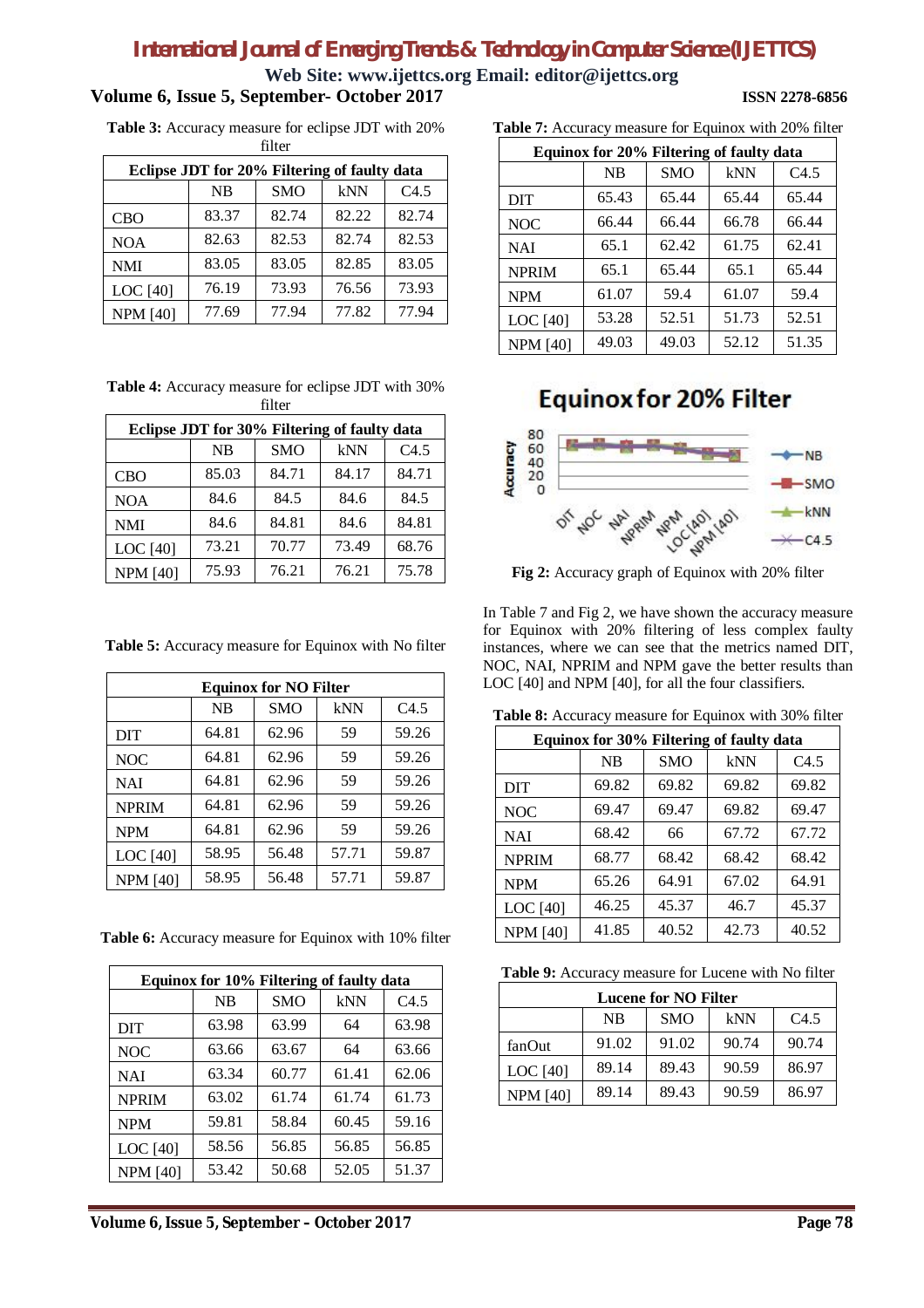**Web Site: www.ijettcs.org Email: editor@ijettcs.org**

#### **Volume 6, Issue 5, September- October 2017 ISSN 2278-6856**

**Table 10:** Accuracy measure for Lucene with 10% filter

| Lucene for 10% Filtering of faulty data |           |            |       |       |
|-----------------------------------------|-----------|------------|-------|-------|
|                                         | <b>NB</b> | <b>SMO</b> | kNN   | C4.5  |
| fanOut                                  | 91.82     | 91.82      | 91.53 | 91.82 |
| LOC <sup>[40]</sup>                     | 90.19     | 88.74      | 90.19 | 88.74 |
| <b>NPM [40]</b>                         | 90.03     | 89.87      | 90.35 | 89.87 |

### **Lucene for 10% Filter**



**Fig 3:** Accuracy graph of Lucene with 10% filter

In Table 10 and Fig 3, we have shown the accuracy measure for Lucene with 10% filtering of less complex faulty instances, where we can see that the metrics named fanOut gave the better results than LOC [40] and NPM [40], for all the four classifiers.

**Table 11:** Accuracy measure for Lucene with 20% filter

| Lucene for 20% Filtering of faulty data |       |            |       |       |  |
|-----------------------------------------|-------|------------|-------|-------|--|
|                                         | NB    | <b>SMO</b> | kNN   | C4.5  |  |
| fanOut                                  | 92.77 | 92.77      | 92.48 | 92.77 |  |
| LOC $[40]$                              | 89.51 | 87.88      | 89.51 | 87.88 |  |
| <b>NPM [40]</b>                         | 89.51 | 89.33      | 89.87 | 89.33 |  |

**Table 12:** Accuracy measure for Lucene with 30% filter

| Lucene for 30% Filtering of faulty data |           |            |       |       |  |
|-----------------------------------------|-----------|------------|-------|-------|--|
|                                         | <b>NB</b> | <b>SMO</b> | kNN   | C4.5  |  |
| fanOut                                  | 93.6      | 93.3       | 93.3  | 93.3  |  |
| LOC $[40]$                              | 88.43     | 86.77      | 88.43 | 86.77 |  |
| <b>NPM</b> [40]                         | 89.05     | 88.84      | 89.46 | 88.84 |  |

**Table 13:** Accuracy measure for Mylyn with No filter

| <b>Mylyn for NO Filter</b>             |       |       |       |       |  |  |
|----------------------------------------|-------|-------|-------|-------|--|--|
| <b>SMO</b><br><b>NB</b><br>kNN<br>C4.5 |       |       |       |       |  |  |
| fanIn                                  | 87.11 | 87.06 | 86.95 | 86.84 |  |  |
| NAI                                    | 87.11 | 87.06 | 86.95 | 86.84 |  |  |
| LOC [40]                               | 85.33 | 85.39 | 86.73 | 84.9  |  |  |
| NPM[40]                                | 85.33 | 85.39 | 86.73 | 84.9  |  |  |

**Table 14:** Accuracy measure for Mylyn with 10% filter

| Mylyn for 10% Filtering of faulty data |           |            |       |                  |  |
|----------------------------------------|-----------|------------|-------|------------------|--|
|                                        | <b>NB</b> | <b>SMO</b> | kNN   | C <sub>4.5</sub> |  |
| fanIn                                  | 88.08     | 88.03      | 88.14 | 88.03            |  |
| <b>NAI</b>                             | 88.2      | 88.14      | 87.98 | 88.14            |  |
| LOC [40]                               | 86.09     | 84.9       | 86.15 | 84.9             |  |
| <b>NPM[40]</b>                         | 86.33     | 86.27      | 86.57 | 86.15            |  |

**Table 15:** Accuracy measure for Mylyn with 20% filter

| Mylyn for 20% Filtering of faulty data |           |            |       |       |  |
|----------------------------------------|-----------|------------|-------|-------|--|
|                                        | <b>NB</b> | <b>SMO</b> | kNN   | C4.5  |  |
| fanIn                                  | 89.3      | 89.19      | 89.3  | 89.24 |  |
| <b>NAI</b>                             | 89.41     | 89.35      | 89.19 | 89.35 |  |
| LOC <sup>[40]</sup>                    | 85.7      | 84.43      | 85.83 | 84.43 |  |
| <b>NPM[40]</b>                         | 86.57     | 86.51      | 86.71 | 86.51 |  |

**Table 16:** Accuracy measure for Mylyn with 30% filter

| Mylyn for 30% Filtering of faulty data |           |            |       |       |  |
|----------------------------------------|-----------|------------|-------|-------|--|
|                                        | <b>NB</b> | <b>SMO</b> | kNN   | C4.5  |  |
| fanIn                                  | 90.44     | 90.44      | 90.5  | 90.44 |  |
| <b>NAI</b>                             | 90.61     | 90.6       | 90.39 | 90.55 |  |
| LOC <sup>[40]</sup>                    | 84.4      | 82.87      | 84.56 | 82.87 |  |
| <b>NPM[40]</b>                         | 86.4      | 86.25      | 86.71 | 86.17 |  |

## **Mylyn for 30% Filter**



**Fig 4:** Accuracy graph of Mylyn with 30% filter

In Table 16 and Fig 4, we have shown the accuracy measure for Mylyn with 30% filtering of less complex faulty instances, where we can see that the metrics named fanIn and NAI gave the better results than LOC [40] and NPM [40], for all the four classifiers.

**Table 17:** Accuracy measure for PDE with No filter

| <b>PDE for NO Filter</b>         |       |       |       |       |  |
|----------------------------------|-------|-------|-------|-------|--|
| <b>SMO</b><br>kNN<br>C4.5<br>NB. |       |       |       |       |  |
| <b>NPRIM</b>                     | 86.11 | 86.11 | 86.04 | 86.11 |  |
| LOC $[40]$                       | 84.7  | 84.77 | 86.04 | 83.9  |  |
| <b>NPM</b> [40]                  | 84.7  | 84.77 | 86.04 | 83.9  |  |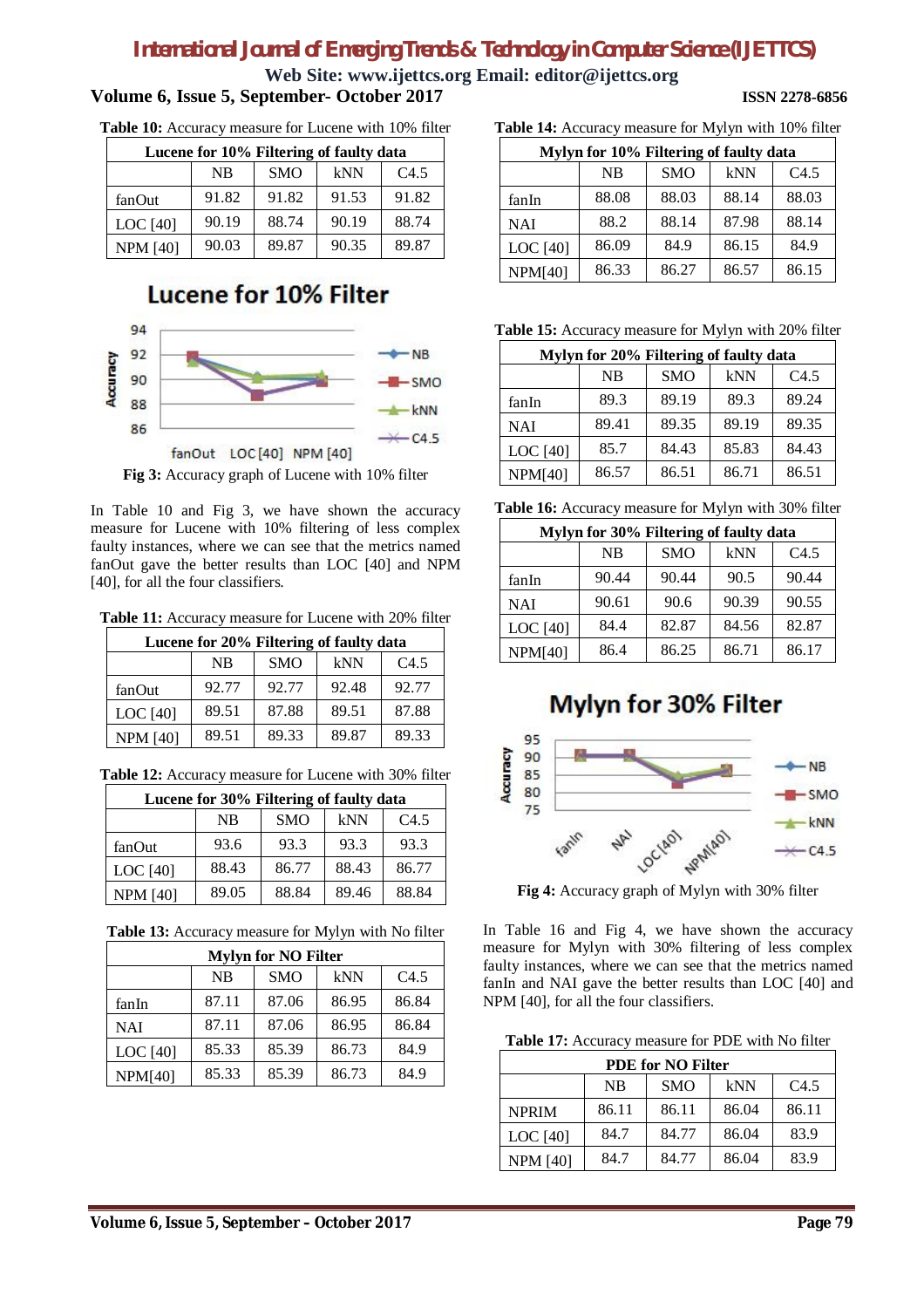**Web Site: www.ijettcs.org Email: editor@ijettcs.org**

#### **Volume 6, Issue 5, September- October 2017 ISSN 2278-6856**

**Table 18:** Accuracy measure for PDE with 10% filter

| PDE for 10% Filtering of faulty data   |       |       |       |       |  |
|----------------------------------------|-------|-------|-------|-------|--|
| <b>SMO</b><br>kNN<br>C4.5<br><b>NB</b> |       |       |       |       |  |
| <b>NPRIM</b>                           | 87.33 | 87.33 | 87.26 | 87.33 |  |
| LOC [40]                               | 85.07 | 83.37 | 84.93 | 83.37 |  |
| <b>NPM [40]</b>                        | 86.41 | 86.19 | 86.63 | 86.19 |  |

### PDE for 10% Filter



**Fig 5:** Accuracy graph of PDE with 10% filter

In Table 18 and Fig 5, we have shown the accuracy measure for PDE with 10% filtering of less complex faulty instances, where we can see that the metrics named NPRIM gave the better results than LOC [40] and NPM [40], for all the four classifiers.

**Table 19:** Accuracy measure for PDE with 20% filter

| PDE for 20% Filtering of faulty data |           |            |       |       |  |
|--------------------------------------|-----------|------------|-------|-------|--|
|                                      | <b>NB</b> | <b>SMO</b> | kNN   | C4.5  |  |
| <b>NPRIM</b>                         | 88.66     | 88.66      | 88.52 | 88.66 |  |
| LOC [40]                             | 84.04     | 82.2       | 83.8  | 82.2  |  |
| <b>NPM [40]</b>                      | 86.72     | 86.64      | 86.97 | 86.64 |  |

| PDE for 30% Filtering of faulty data |       |            |       |       |  |
|--------------------------------------|-------|------------|-------|-------|--|
|                                      | NB    | <b>SMO</b> | kNN   | C4.5  |  |
| <b>NPRIM</b>                         | 89.96 | 89.82      | 89.82 | 89.82 |  |
| LOC [40]                             | 82.25 | 80.82      | 82.15 | 80.82 |  |
| <b>NPM [40]</b>                      | 86.64 | 86.54      | 86.73 | 86.54 |  |

**Table 20:** Accuracy measure for PDE with 30% filter

In the above result analysis, we have shown the accuracy measures of all the five projects where our performance gave better results than [40]. We have shown the five graphs of for five projects randomly; likewise we can also construct the graphs for all the measures of all the twenty tables shown above. We can analyze from all the tables itself that, the accuracy of our study gave the better results than the work of [40] and can see it graphically by constructing the graphs for the same.

#### **5. CONCLUSION AND FUTURE WORK**

We have applied preprocessing technique on the data, attribute selection methodology has been applied to

identify the most prominent attributes among all. For this, Wrapper subset evaluation technique has been applied with Naïve Bayes classifier at 10 folds cross validation and 0.05 thresholds as its configuration. Best First search evaluator has been used for searching. After attaining the attributes, we applied 10%, 20% and 30% filtering on the obtained metrics. 10, 20 and 30% of less complex faulty instances are filtered out, which lead to the formation of 3 new datasets for each corresponding metrics. This research uses Naïve Bayes (NB) classifier, Support Vector Machine (SVM) classifier, k- nearest neighbors (kNN) classifier, and C4.5 decision trees classifier for the study. On all these classifiers we have evaluated the accuracy measures against each metric. And we found that the accuracy obtained through our research is much better than the work of [40]. And in future, we wish to expand our study to deal with the class imbalance problem and then perform the same working on the balanced data and analyze their result.

#### **REFERENCES**

- [1] Gyimothy T, Ferenc R, Siket I, "Empirical validation of object oriented metrics on open source software for fault prediction", IEEE Trans Softw Eng 31(10), pp. 897–910, 2005.
- [2] Zhou Y, Leung H, "Empirical analysis of objectoriented design metrics for predicting high and low severity faults". IEEE Trans Softw Eng 32(10), pp. 771–789, 2006.
- [3] Shatnawi R, "A quantitative investigation of the acceptable risk levels of object-oriented metrics in open-source systems". IEEE Trans Softw Eng 36(2), pp. 216–225, 2010.
- [4] Jureczko M, Madeyski L, "Cross–project defect prediction with respect to code ownership model: an empirical study". e-Inform Softw Eng J 9(1), pp. 21– 35, 2015.
- [5] Hamill M, Goseva- Popstojanova K, "Exploring the missing link: an empirical study of software fixes". Softw Test Verif Reliab 24(5), pp. 49–71, 2014.
- [6] Zhou Y, Xu B, Leung H, Chen L, "An in-depth study of the potentially confounding effect of class size in fault prediction". ACM Trans Softw Eng Methodol 23(1), pp. 1–51, 2014.
- [7] Kaur A, Kaur K, Chopra D, "An empirical study of software entropy based bug prediction using machine learning". Int J Syst Assur Eng Manag, pp. 1–18, 2016.
- [8] Jindal R, Malhotra R, Jain A, "Prediction of defect severity by mining software project reports". Int J Syst Assur Eng Manag, pp. 1–18, 2016.
- [9] Catal C, Alan O, Balkan K, "Class noise detection based on software metrics and ROC curves". Inf Sci 181(21), pp. 4867–4877, 2011.
- [10]Seiffert C, Khoshgoftaar TM, Hulse JV, Folleco A, "An empirical study of the classification performance of learners on imbalanced and noisy software quality data". Inf Sci 259, pp. 571–595, 2014.
- [11]Hall T, Beecham S, Bowes D, Gray D, Counsell S, "A systematic review of fault prediction performance in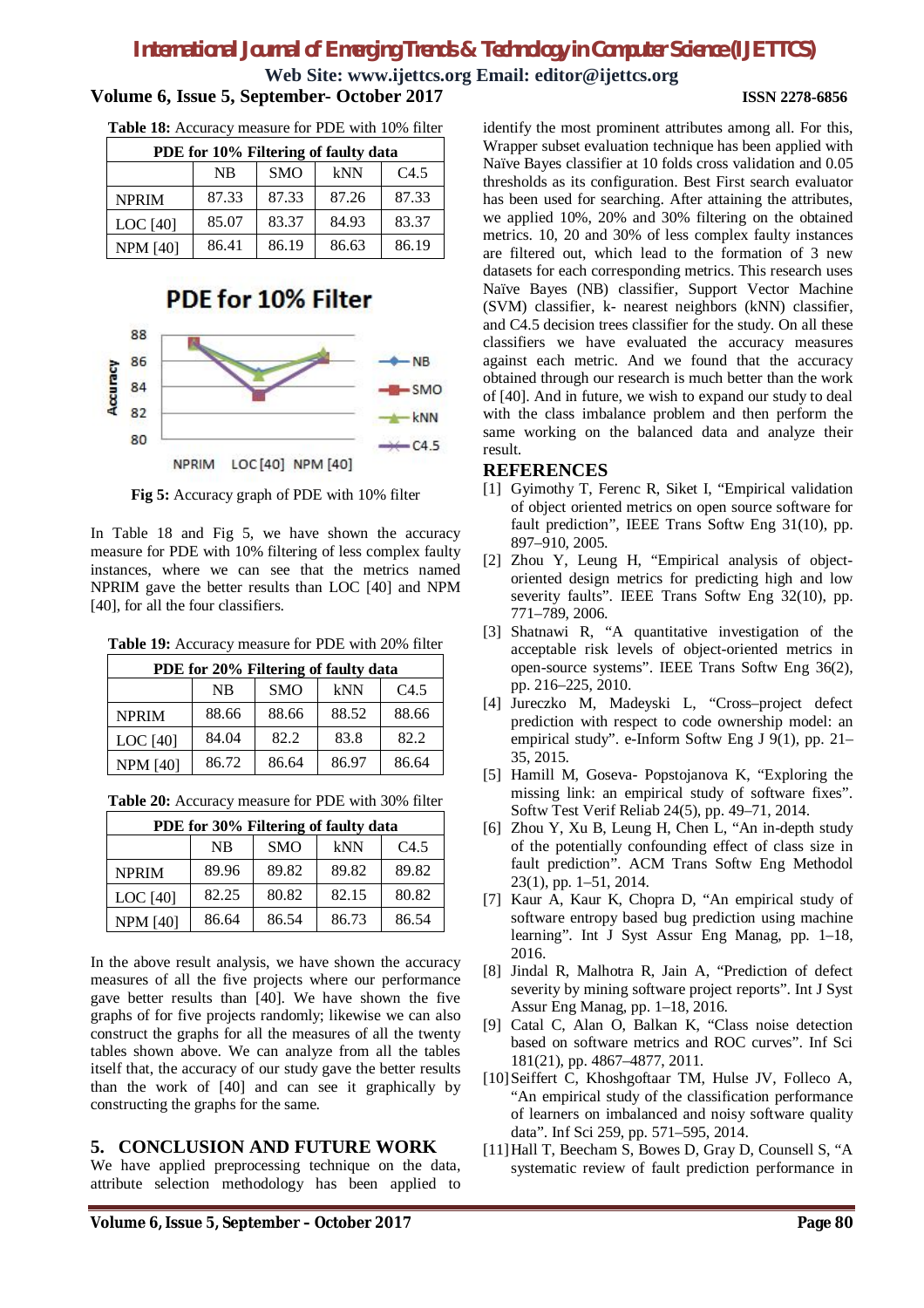**Web Site: www.ijettcs.org Email: editor@ijettcs.org**

#### **Volume 6, Issue 5, September- October 2017 ISSN 2278-6856**

software engineering". IEEE Trans Softw Eng 38(6), pp. 1276–1304, 2011.

- [12]Boetticher G "Improving credibility of machine learner models in software engineering". In: Advanced machine learner applications in software engineering, software engineering and knowledge engineering, pp 52–72, 2006.
- [13]Schro¨ter A, Zimmermann T, Zeller A, "Predicting component failures at design time". In: Proceedings of the 2006 ACM/IEEE international symposium on empirical software engineering. ACM, pp. 18–27, 2006.
- [14]Kim S, Zimmermann T, Whitehead E, Zeller A, "Predicting faults from cached history". In: Proceedings of the 29th international conference on software engineering (ICSE), Minneapolis, 20–26 May, 2007.
- [15]Jiang Y, Cukic B, Ma Y, "Techniques for evaluating fault prediction models". Empir Softw Eng 13, pp. 561–595, 2008.
- [16]Liebchen GA, Shepperd M, "Data sets and data quality in software engineering". Proceedings of the 4th international workshop on predictor models in software engineering (PROMISE '08). ACM, New York, pp. 39–44, 2008.
- [17]Gray D, Bowes D, Davey N, Sun Y, Christianson B, "The misuse of the NASA metrics data program data sets for automated software defect prediction". In: Evaluation and assessment in software engineering (EASE), 2011.
- [18]Gao K, Khoshgoftaar TM, Seliya N, "Predicting highrisk program modules by selecting the right software measurements". Softw Qual J 20(1), pp. 3–42, 2012.
- [19]Al Dallal J, "The impact of accounting for special methods in the measurement of object-oriented class cohesion on refactoring and fault prediction activities". J Syst Softw 85(5), pp. 1042–1057, 2012.
- [20]Shepperd M, Song Q, Sun Z, Mair C, "Data quality: some comments on the NASA software defect datasets". IEEE Trans Softw Eng 39(9), pp. 1208– 1215, 2013.
- [21]Petric´ J, Bowes D, Hall T, Christianson B, Baddoo N "The jinx on the NASA software defect data sets". In: Proceedings of the 20th international conference on evaluation and assessment in software engineering (EASE). Article 13, 5 pages, 2016.
- [22]Erni K, Lewerentz C, "Applying design-metrics to objectoriented frameworks". In: Proceedings of the third international software metrics symposium. Pp. 25–26, 1996.
- [23]Menzies T, Milton Z, Turhan B, Cukic B, Jiang Y, Bener A, "Defect prediction from static code features: current results, limitations, new approaches". Autom Softw Eng 17, pp. 375–407, 2010.
- [24]Available at http://bug.inf.usi.ch. [Accessed: July 15, 2017]
- [25]Hall M, Frank E, Holmes G, Pfahringer B, Reutemann P, Witten I, "The WEKA data mining software, an update". Special Interest Group Knowl Discov Data Min Explor Newsl 11(1), pp. 10–18, 2009.
- [26]Menzies T, DiStefano J, Orrego A, Chapman R, "Assessing predictors of software defects". In: Predictive software models workshop, 2004.
- [27]Challagulla VU, Bastani FB, Yen I, Paul RA, "Empirical assessment of machine learning based software defect prediction techniques". In: Tenth IEEE international workshop on objectoriented real-time dependable systems, pp. 263–270, 2005.
- [28]John GH, Langley P, "Estimating continuous distributions in Bayesian classifiers". In: Besnard P, Hanks S (eds) Proceedings of the Eleventh Conference on Uncertainty in Artificial Intelligence, pp. 338–345, 1995.
- [29]Aha D, Kibler D, "Instance-based learning algorithms". Mach Learn 6(1), pp. 37–66, 1991.
- [30]Wang H, Khoshgoftaar TM, Seliya N, "How many software metrics should be selected for defect prediction?" In: Murray RC, McCarthy PM (Eds) FLAIRS Conference. AAAI Press, Palo Alto, 2011.
- [31]Gao K, Khoshgoftaar K, Wang H, Seliya N, " Choosing software metrics for defect prediction": an investigation on feature selection techniques. Softw Pract Exp 41(5), pp. 579–606, 2011.
- [32] Quinlan JR, "C4.5: Programs for machine learning". Morgan Kaufmann Publishers, San Mateo, 1993.
- [33]Mertik M, Lenic M, Stiglic G, Kokol P "Estimating software quality with advanced data mining techniques". In: International conference on software engineering advances. p 19, 2006.
- [34]Riquelme JC, Ruiz R, Rodrı´guez D, Moreno J, "Finding defective modules from highly unbalanced datasets". Actas del 8\_taller sobre el apoyo a la decisio´n en ingenierı´a del software 2(1), pp. 67–74, 2008.
- [35]http://home.iitk.ac.in/~arunothi/pclub/ml/3.pdf. [Accessed: September 21, 2017]
- [36]http://gromit.iiar.pwr.wroc.pl/p\_inf/ckjm/metric.html. [Accessed: September 21, 2017]
- [37]http://www.technology.heartland.edu/courses/Comput er%20Science/Programming/Java%20Courses/JTest% 20User%27s%20Guide/metnprim.htm. [Accessed: September 21, 2017]
- [38]http://support.objecteering.com/objecteering6.1/help/u s/metrics/metrics\_in\_detail/number\_of\_attributes.htm. [Accessed: September 21, 2017]
- [39]https://www.researchgate.net/post/How\_do\_I\_measure FAN-OUT FAN-IN. [Accessed: September 21, 2017]
- [40]Raed Shatnawi, "Identifying and eliminating less complex instances from software fault data". In: Int J Syst Assur Eng Manag, Springer, 2016.

#### **AUTHOR**



Prabujeet Kaur is a student of M.Tech, in the Department of Computer Science and Engg, Kamla Nehru Institute of Technology (KNIT), Sultanpur, UP, India. She has received a B.Tech degree (2012) from Sri Ram Murti

Smarak Women's College of Engg and Tech, Bareilly, UP, India. She has a work experience of a Guest Lecturer for 2 and a half year from KNIT, Sultanpur, UP, India. She has